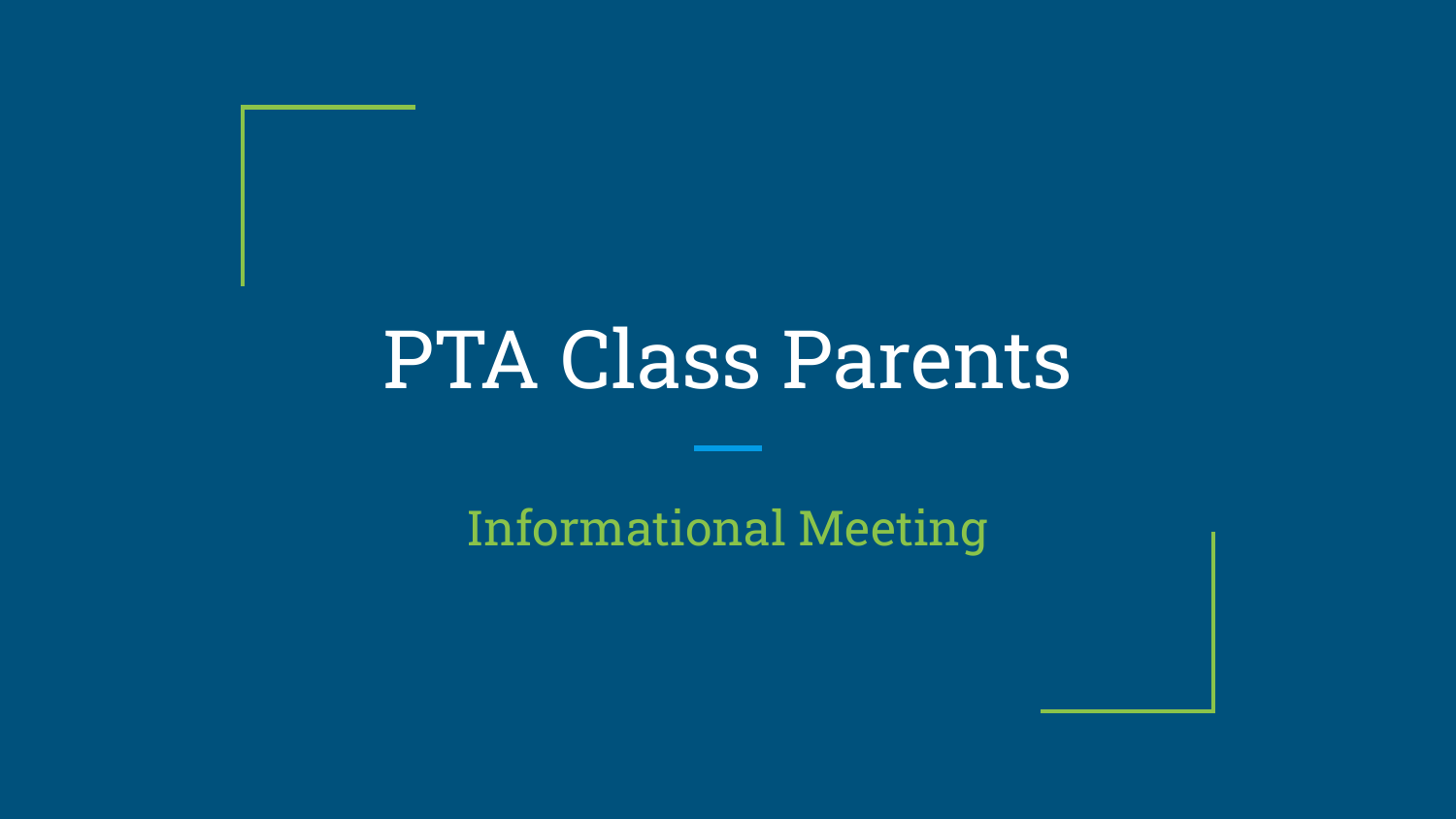## Welcome!

Thank you for volunteering for this incredibly important and rewarding role!

We appreciate you and your time!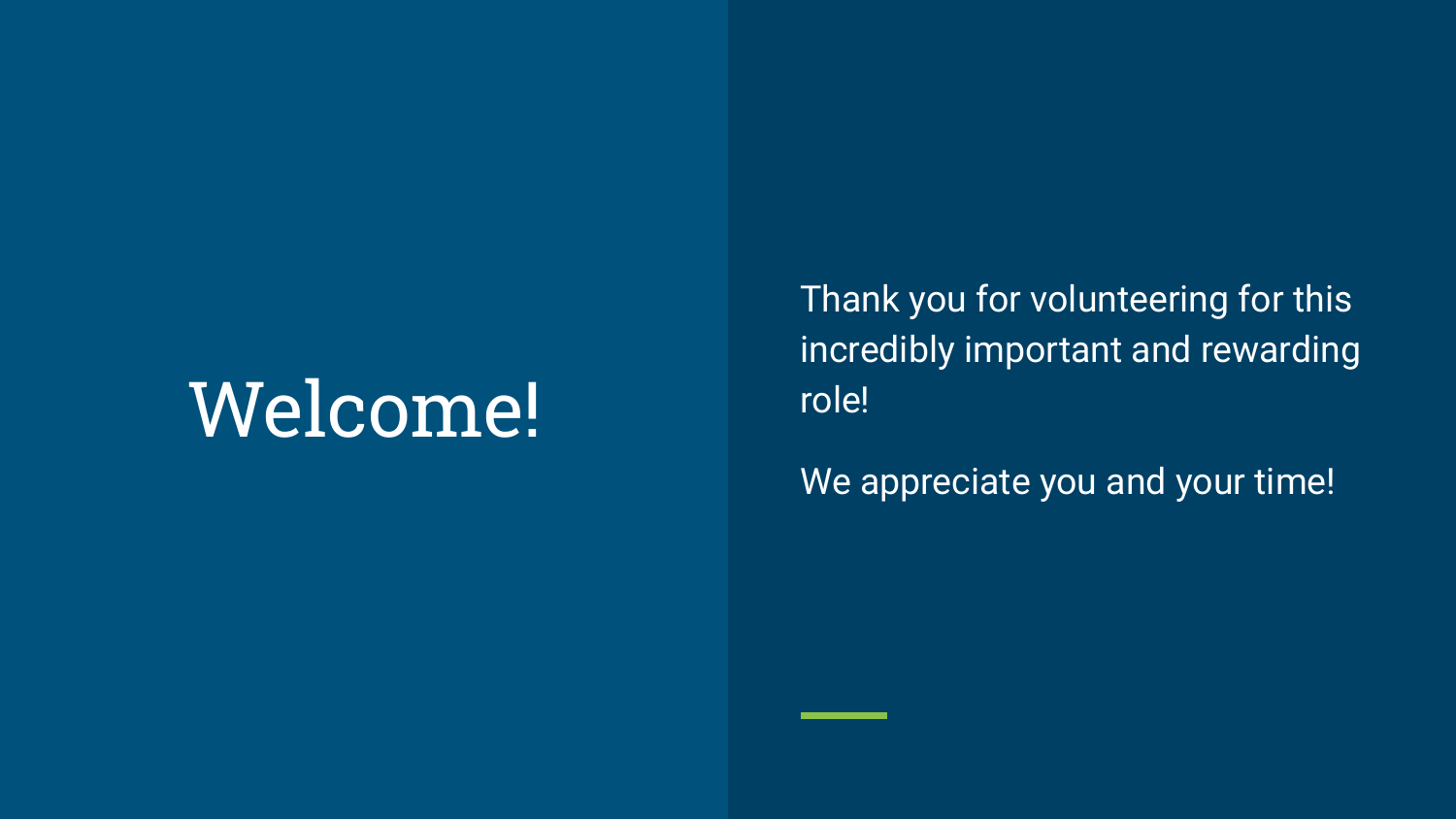### What is the job of a class parent?

The most important role as a class parent is to be the liaison between the teachers, parents and PTA but each class parent will look a little different based on your teacher's needs. But everyone will:

- Introduce Themselves to Their Teacher and Class
- Reach Out to New Families That Join the Class During the Year
- Communicate Class Needs from the Teacher
- Coordinate Class Party Volunteers
- Assist with Communications During Teacher Appreciation Week
- Recognize the Teacher on their Birthday

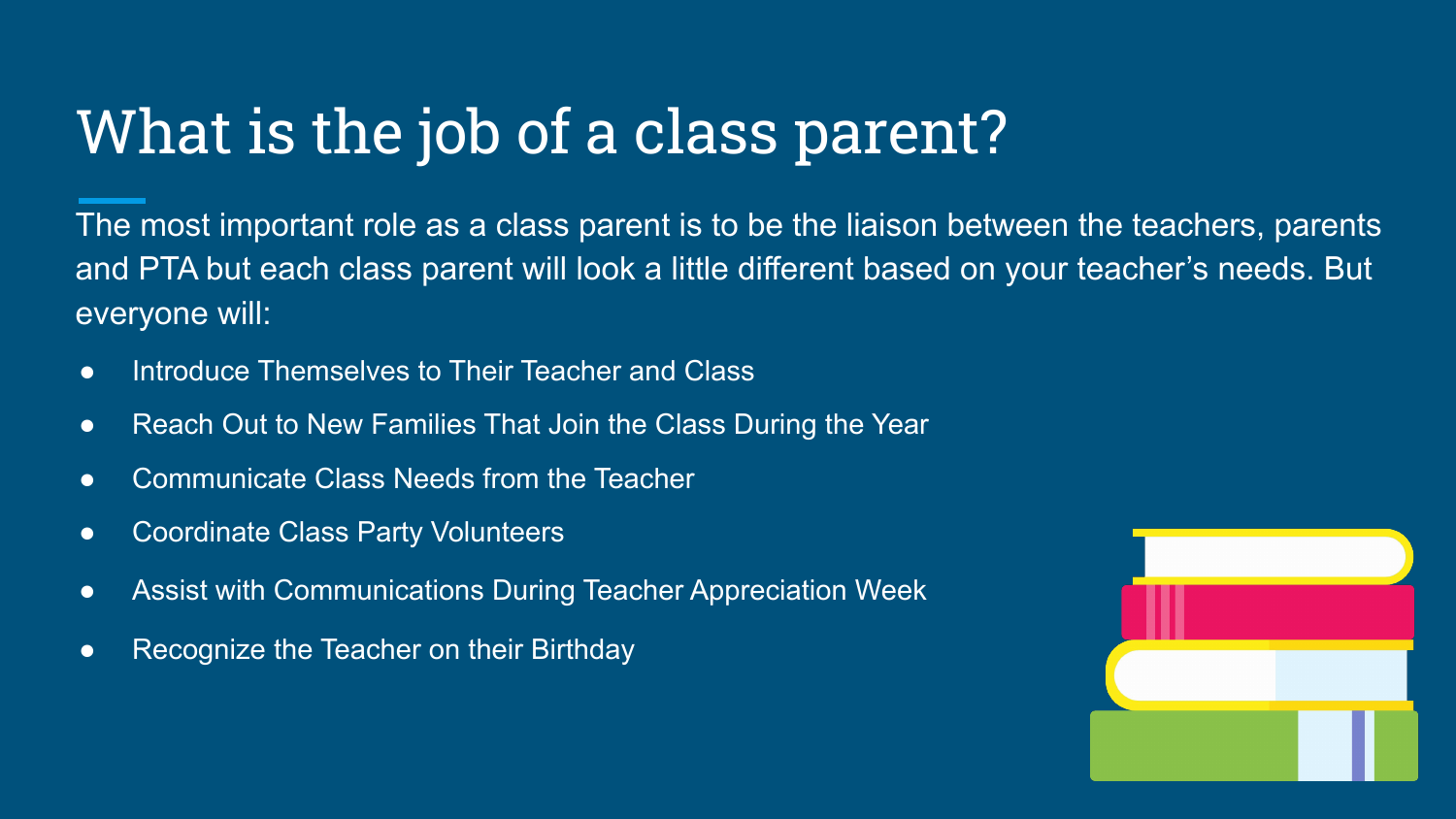## Class Parent Hub

### Head to

[www.ballantynepta.com/parenthub](http://www.ballantynepta.com/parenthub) to scroll through the various holiday events that you will be helping with and get some tips and tricks to help make this job super easy for you!

Let's take a quick look!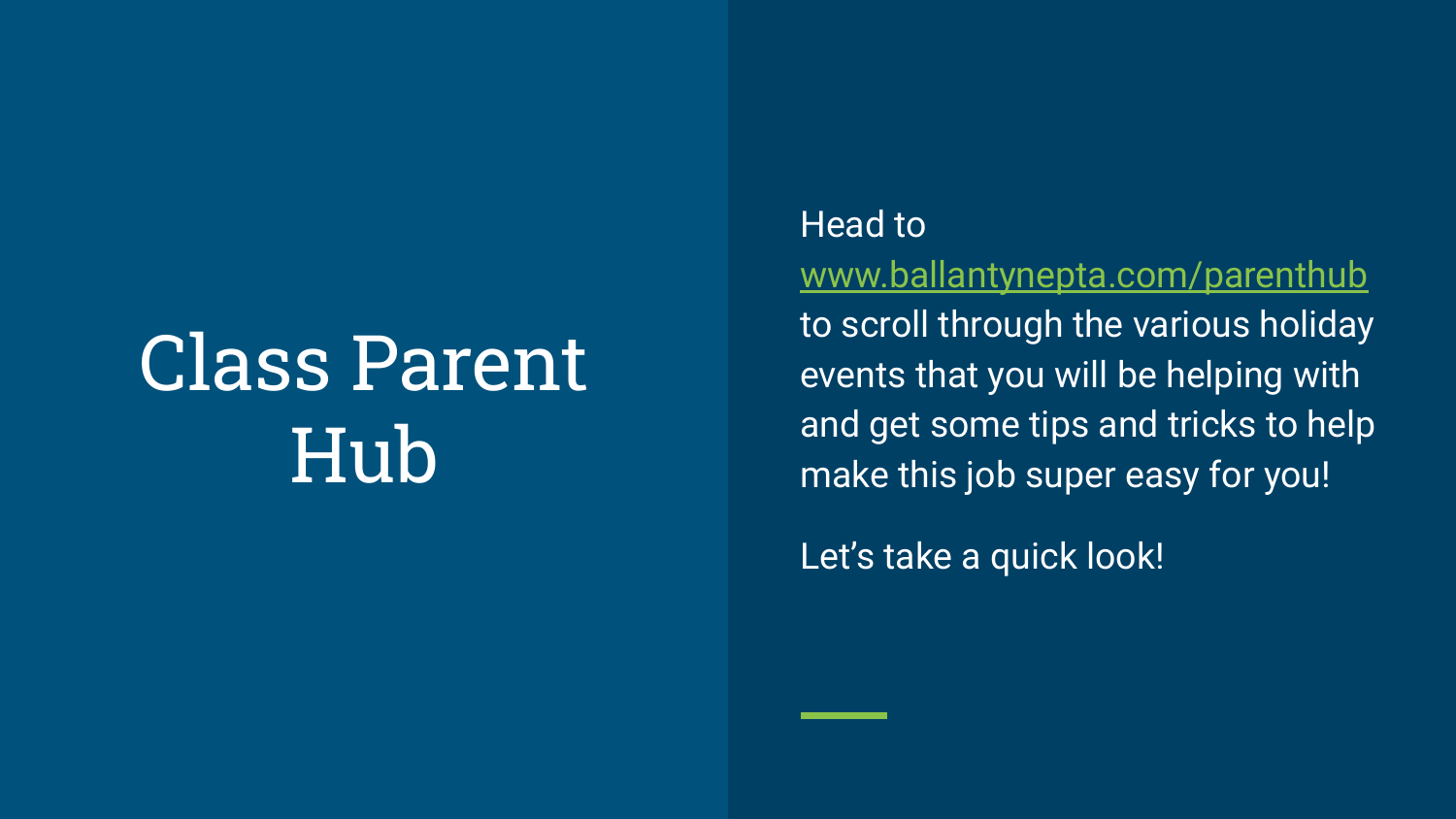### Step 1 : Email or Message the Teacher



Email your teacher to introduce yourself and your assistant (if necessary).

- 1. Introduce yourself to the teacher
- 2. Ask if any allergies exist note these for communication to parents regarding treats
	- a. Never include the child's name like "Kristin Barry has a Tree Nut Allergy"
	- b. Just include "we have a tree nut allergy" so the parents are aware this allergy exists
- 3. Ask if there are any students with a signed photography waiver make a note for yourself
- 4. If necessary, schedule a meeting with your teacher to figure out how best to assist them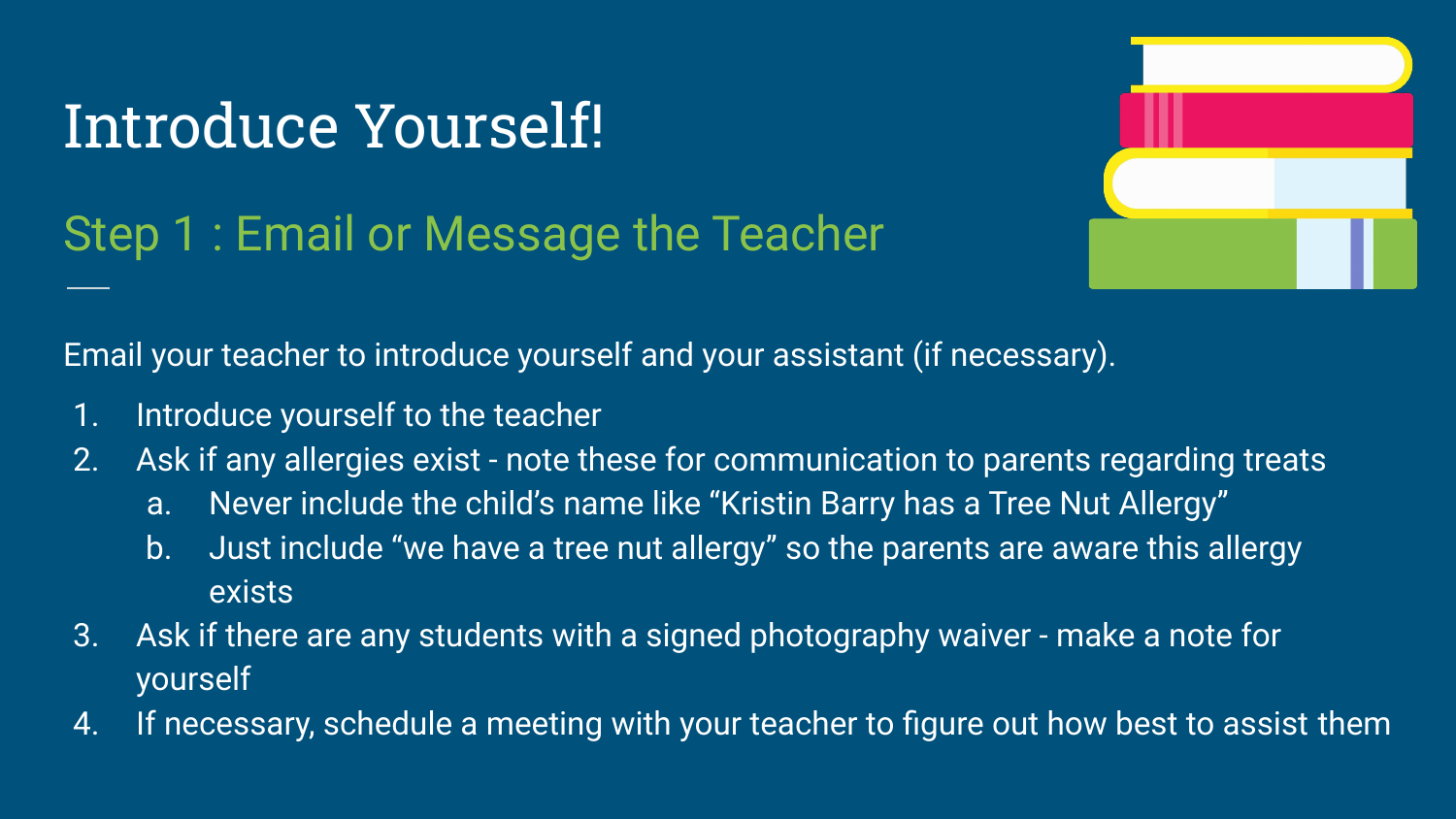

### Step 2 : Send a ParentSquare Message to Your Families

- 1. Login to your ParentSquare Account Doing this on the Web Version May Be Easier for you to Copy and Paste. *These instructions are geared towards that.*
- 2. Look for the "New Post" Button on Top of Your Home Screen

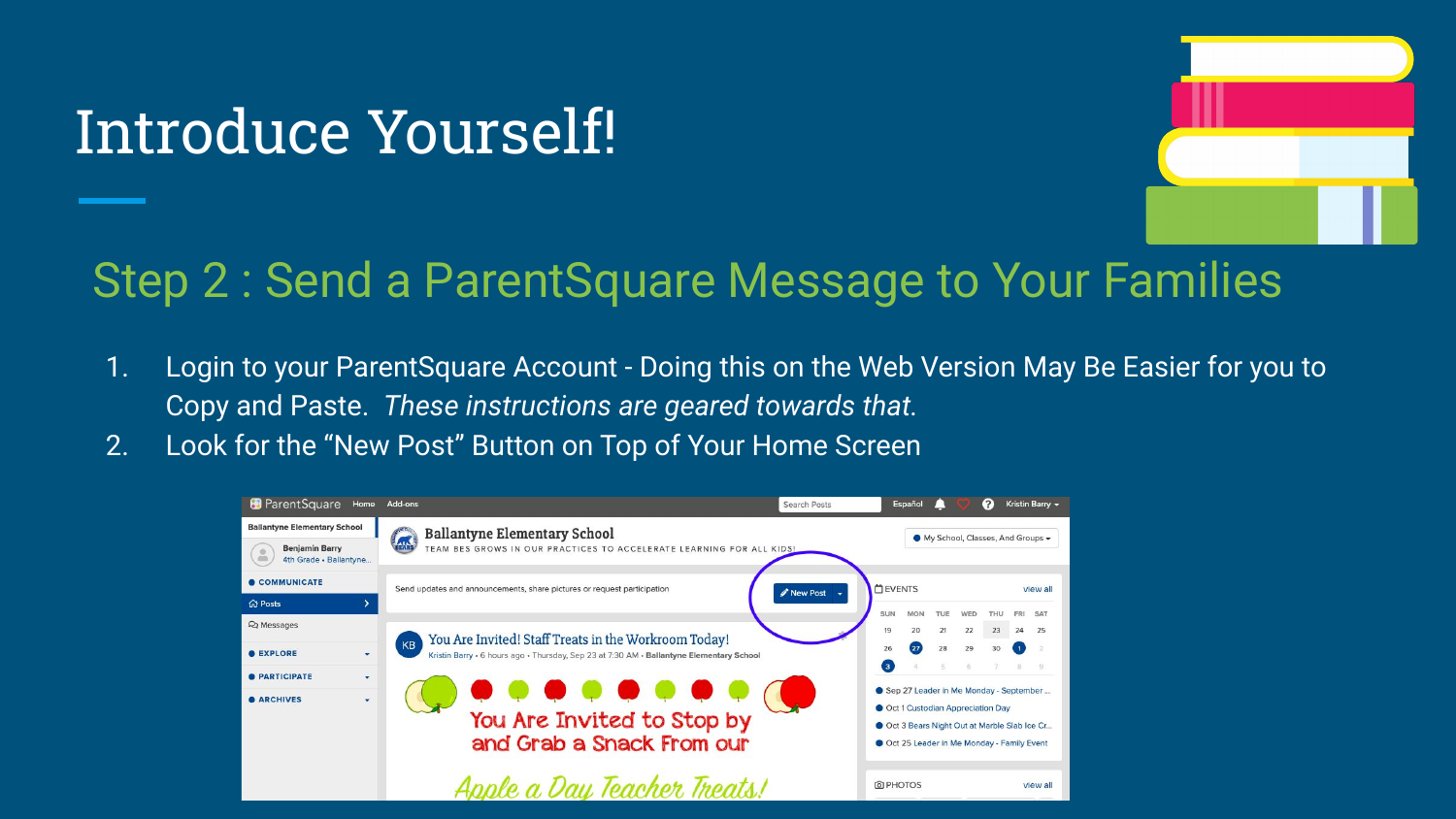

### Step 2 : Send a ParentSquare Message to Your Families

3. Select your class from the drop down and select who the message goes to...

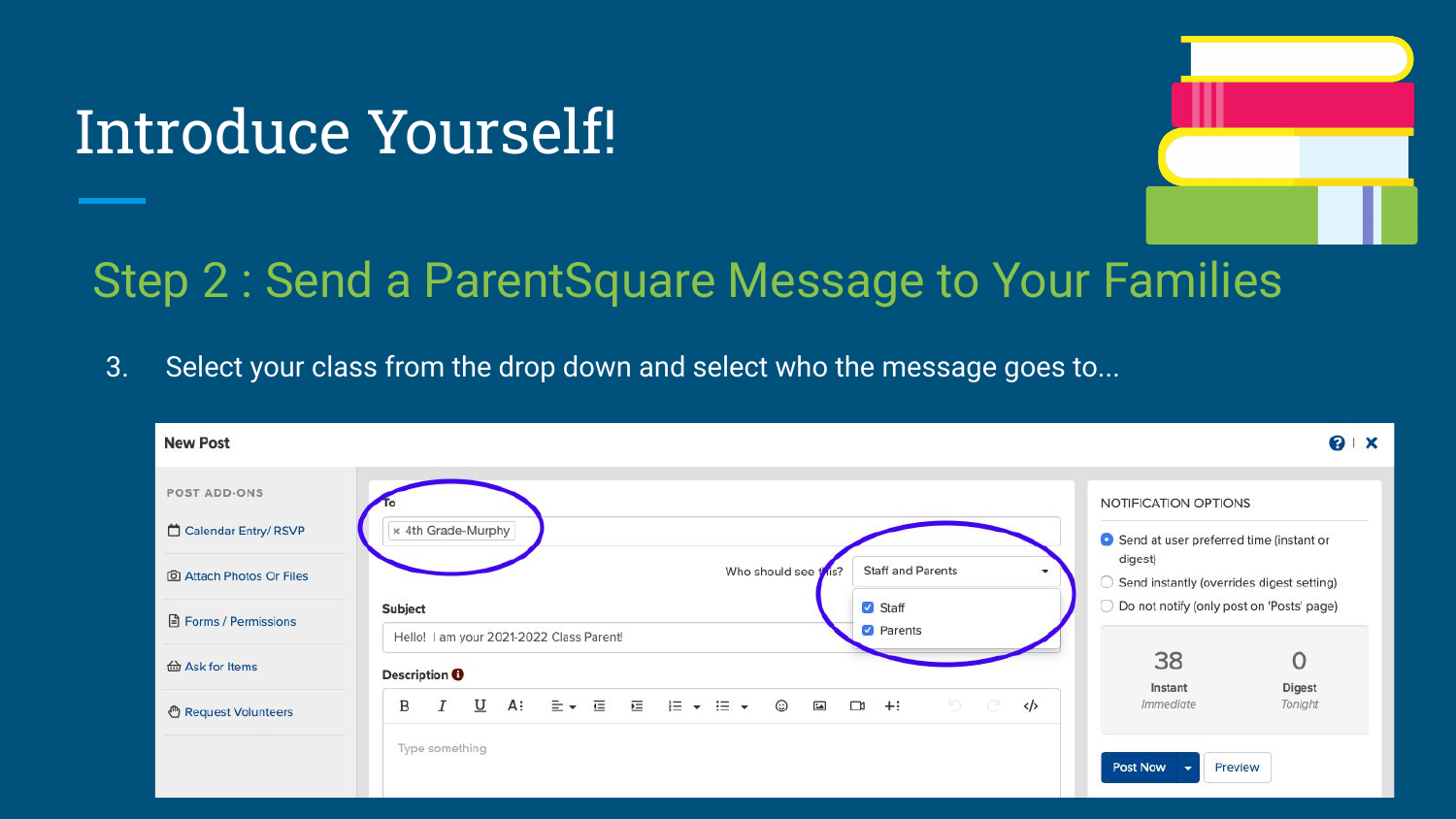| x 4th Grade-Murphy |                          |                      |  |                                          |  |  |  |  |  |  |                          |                          |             |  |   |   |                   |
|--------------------|--------------------------|----------------------|--|------------------------------------------|--|--|--|--|--|--|--------------------------|--------------------------|-------------|--|---|---|-------------------|
|                    |                          | Who should see this? |  |                                          |  |  |  |  |  |  | <b>Staff and Parents</b> |                          |             |  |   |   |                   |
| Subject            |                          |                      |  |                                          |  |  |  |  |  |  |                          |                          |             |  |   |   |                   |
|                    |                          |                      |  | Hello! I am your 2021-2022 Class Parent! |  |  |  |  |  |  |                          |                          |             |  |   |   |                   |
|                    | Description <sup>O</sup> |                      |  |                                          |  |  |  |  |  |  |                          |                          |             |  |   |   |                   |
| B                  | Ι                        | $\underline{U}$      |  | A: E · E · E · E ·                       |  |  |  |  |  |  | $\odot$                  | $\overline{\phantom{a}}$ | $\Box 1$ +: |  | D | C | $\langle \rangle$ |

I wanted to introduce myself. My name is Kristin Barry and I am excited to be the class parent for Mr. Murphy's 4th Grade class this year! We are looking forward to a great year. If we have not met already, I hope to get to know all of you throughout the year.

Ok, here are a few things that you need to have from me and that I need from you - please read carefully.

. Class Roster: You can easily find our roster by clicking on the three dots labelled "more" in the bottom right corner of your ParentSquare app. From there you will click on "School Directory" and then our class name in order to see a list of students with parent contacts. If you cannot see the email or phone number of the parent, do not worry. You can use the "messages" tab at the bottom of the app to send a message to our teacher or other parents!

### Step 2 : Send a ParentSquare Message to Your Families

### 4. Head to

[www.ballantynepta.com/parentemails](http://www.ballantynepta.com/parentemails) to get easy to copy, paste, and modify text for each of your emails that you need to send during the year!

. Privacy: Everyone's privacy is very important. Please use the class roster as it pertains to class activities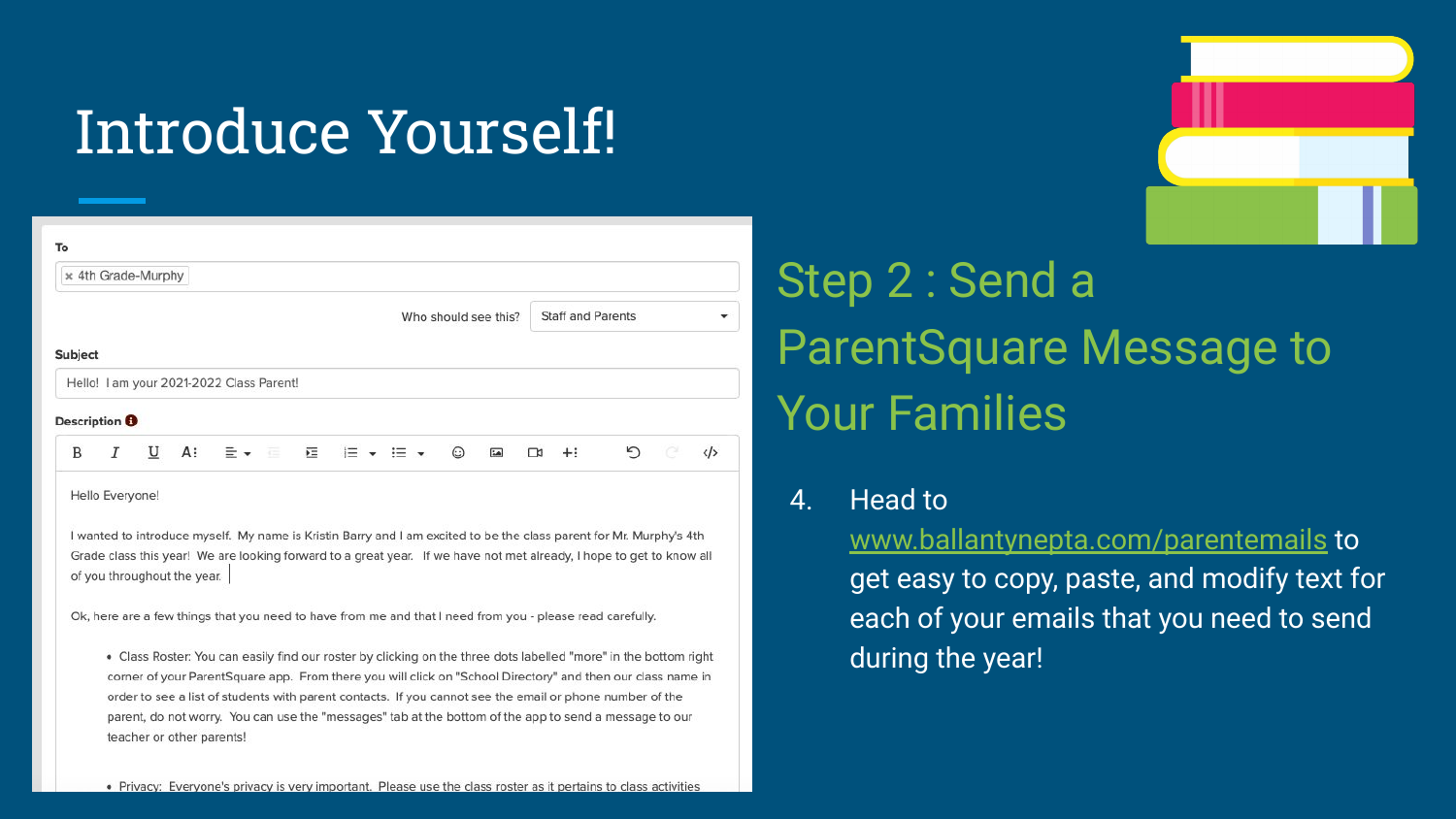



### Step 2 : Send a ParentSquare Message to Your Families

- 5. Once you have formatted your email to fit your classroom needs it is time to send!
	- a. For all communication that isnt a surprise for the teacher, I would leave "staff" and "parents" checked.
	- b. Choose if you are posting now, scheduling for the future, saving your draft, or having a preview sent to yourself.
	- c. Choose if your message will go to families at the exact time you send or at the end of the day if they chose the digest option.
	- d. That's it! You have sent a message to your class!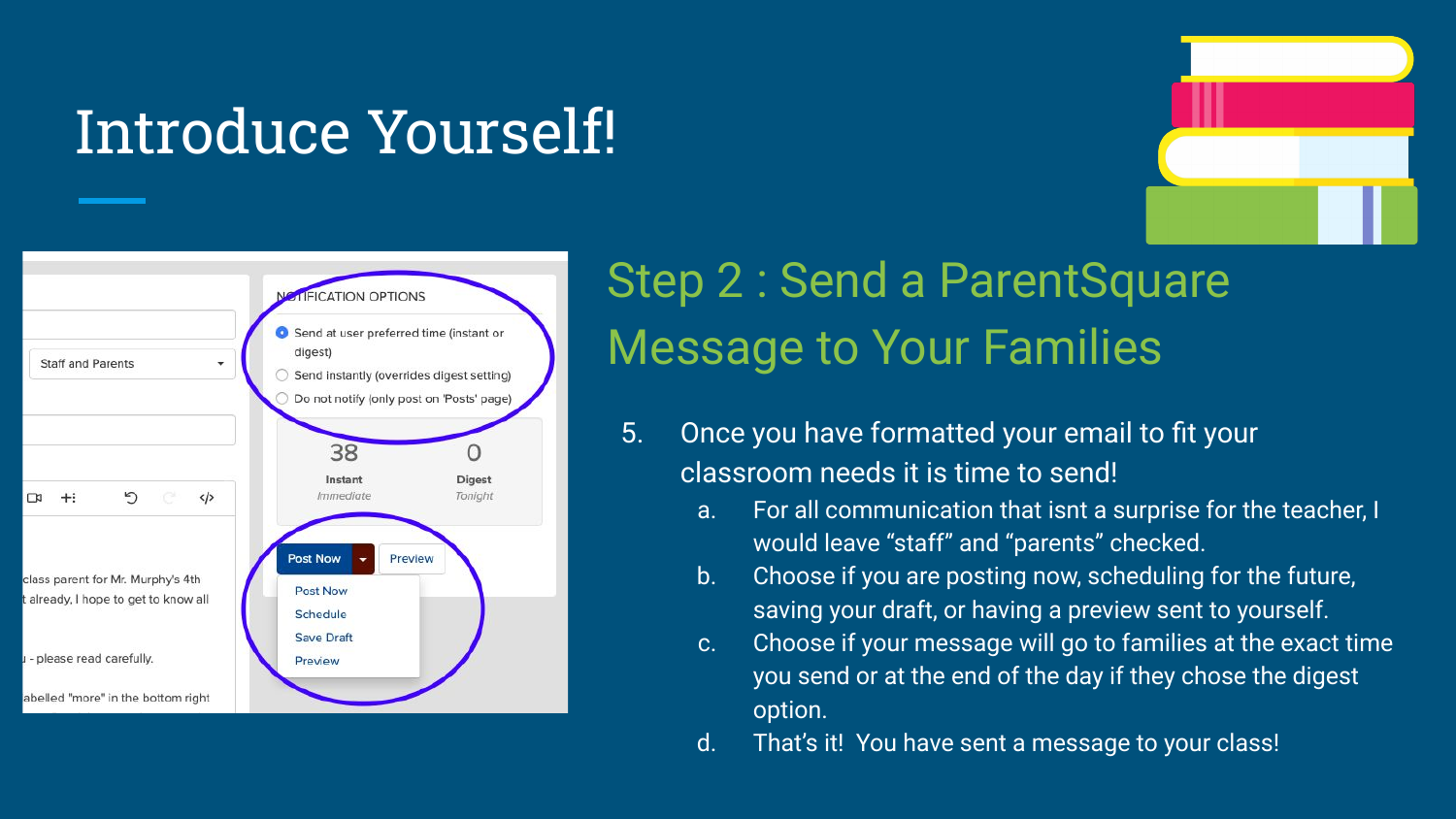Remember to resend the welcome message if you get a new student!

Any questions so far?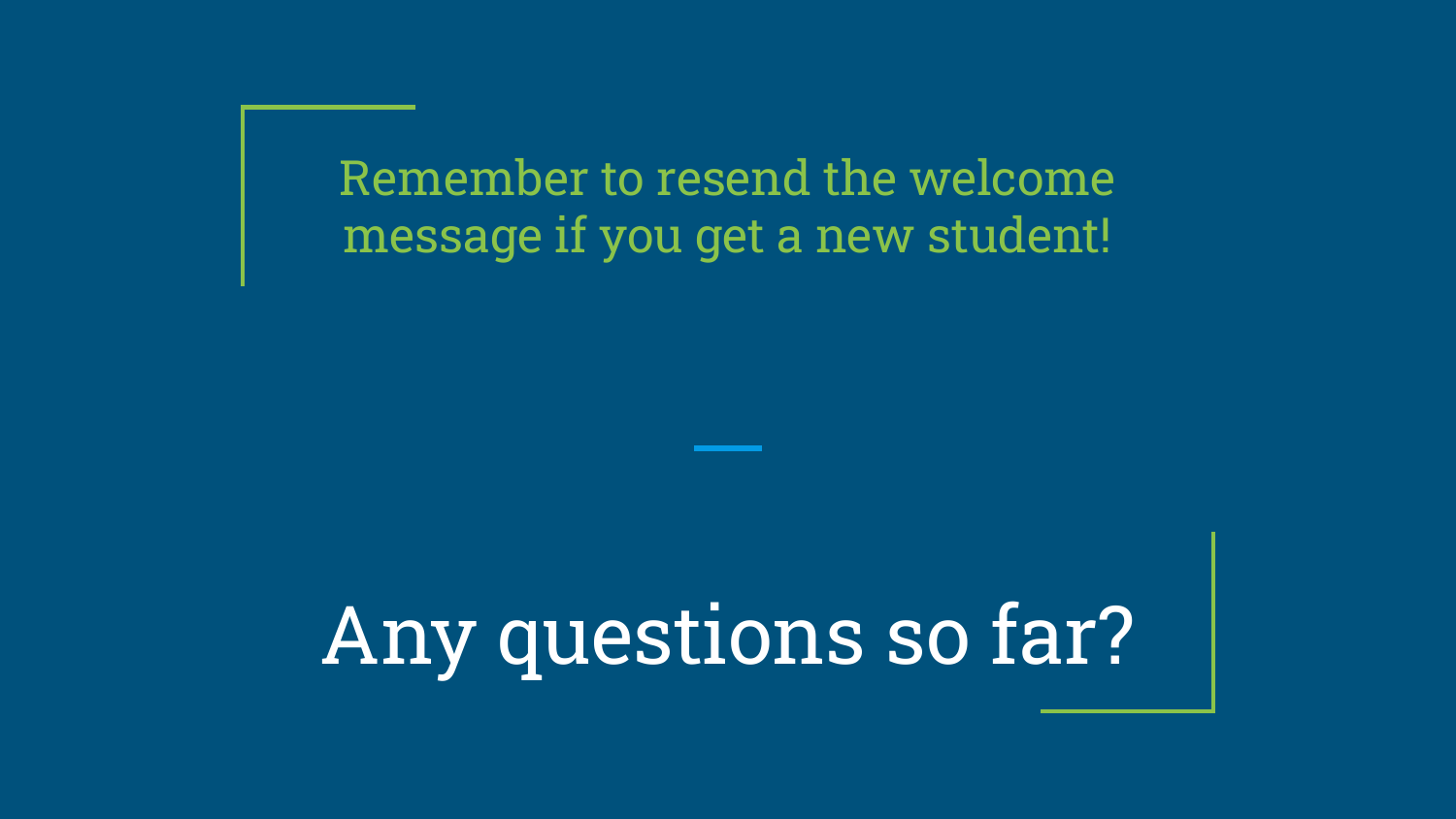### Communicate Needs...



### From Your Teacher

1. Make sure you are timely in sending out requested information from the teacher.

2. Include your teacher on all messages unless it is for a teacher surprise.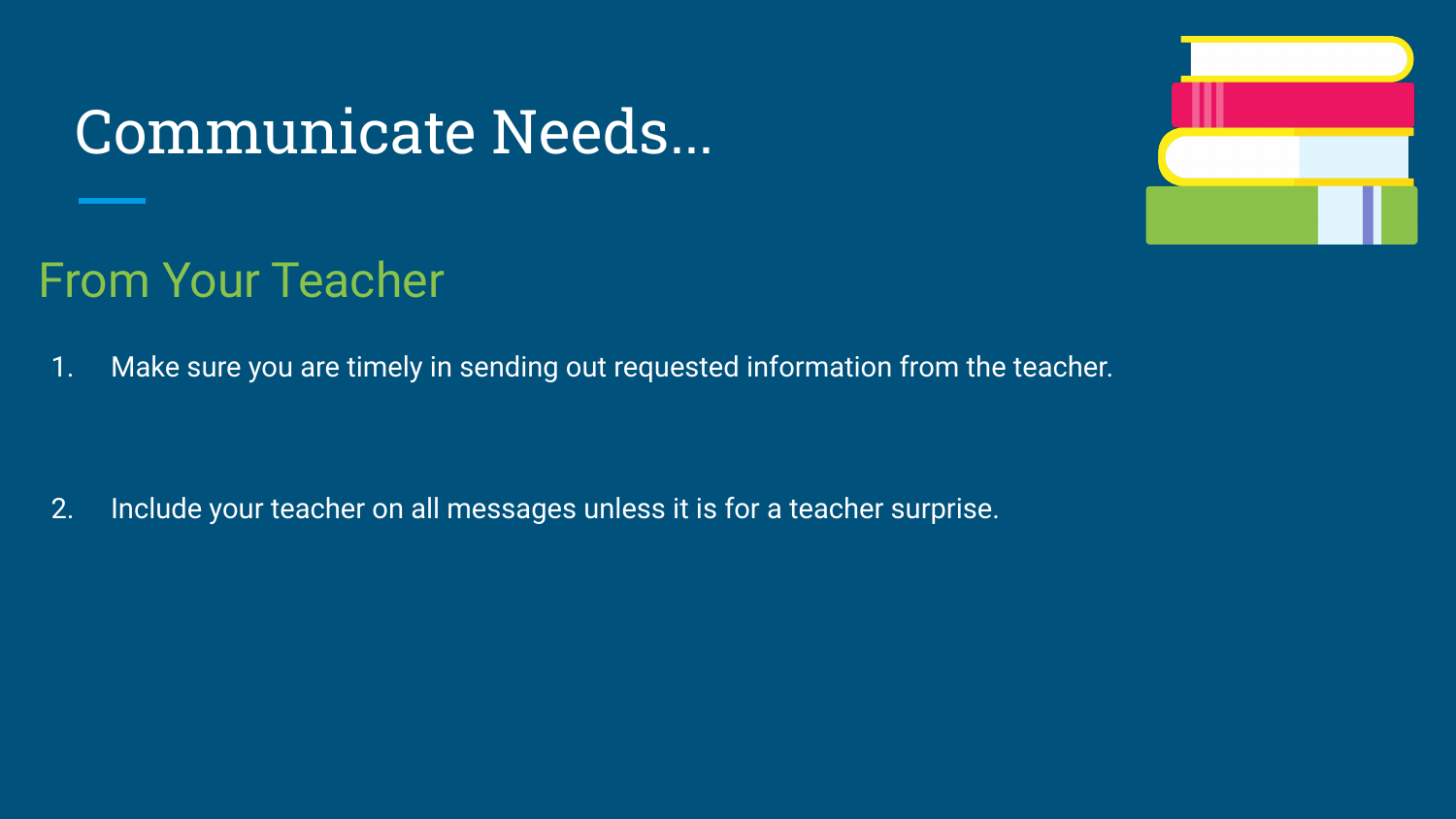### Coordinate Parties









- Held where they eat **lunch**
- No parents or siblings
- No class parents allowed this year to help inside the building

- Held in the class
- No parents or siblings
- No class parents allowed this year to help inside the building

### Fall Treats Winter Party Valentines Treat Year End Party

- Held where they eat lunch
- No parents or siblings
- No class parents allowed this year to help inside the building

- Held in the class
- No parents or siblings
- No class parents allowed this year to help inside the building
- 5th grade classes are slightly different - no party but possibly a year end event, clap out, promotion & reception - all TBD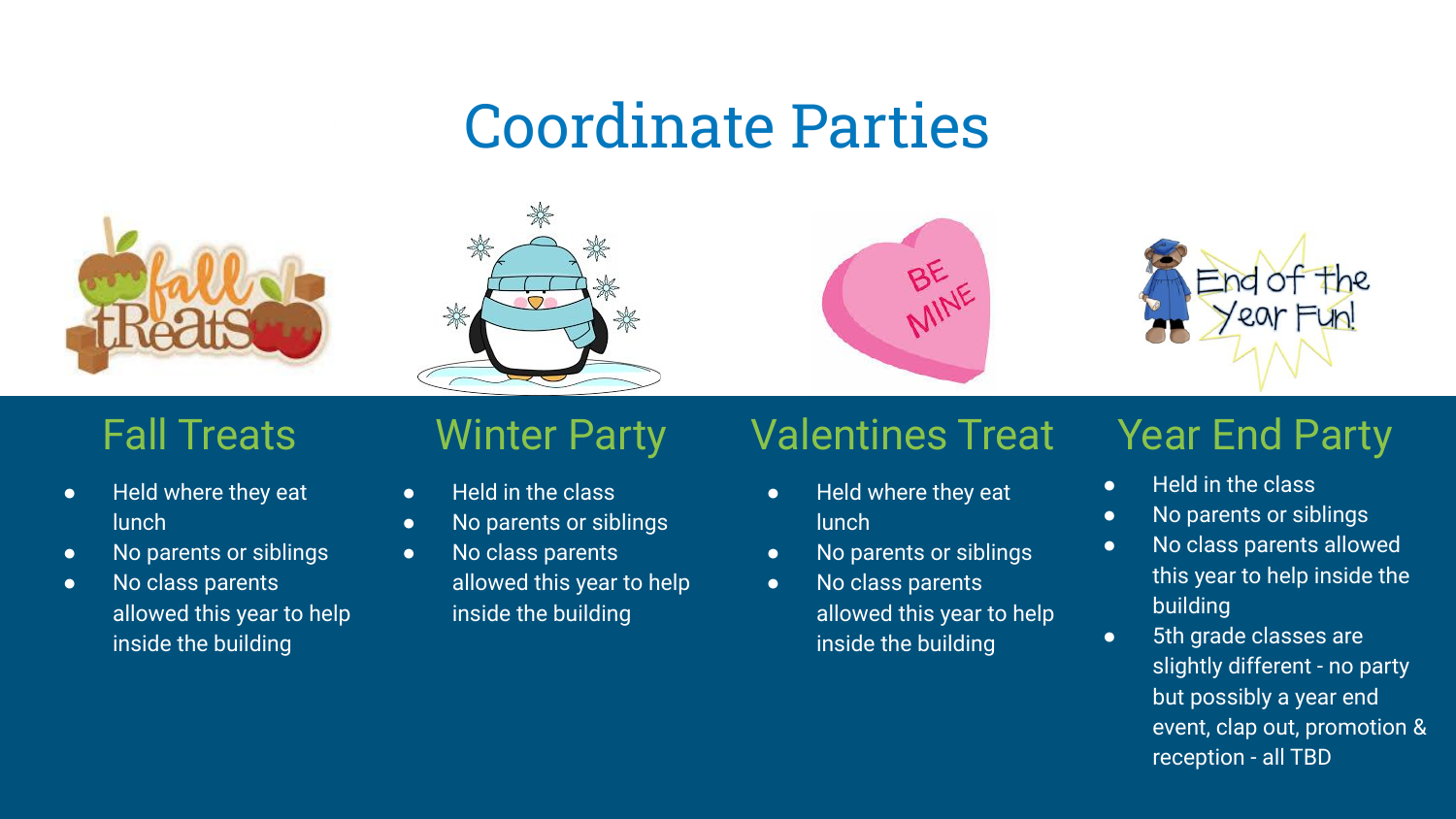### How Do I Organize a Party?

For the most part your sign up sheets have been filled in. Kristin will send them to you.

Now you only need to:

- Decide how you want to keep that sign-up
	- On paper
	- On Sign-Up Genius [\(I use sign-up genius](https://www.signupgenius.com/go/10c094fafaf2ba6f49-mrmurphys1))
- If You Choose Paper you will need to be good about reminding parents when it is almost time for their volunteer slot
- With Sign-Up Genius it will send reminder emails and also allow parents to check what they signed up for at any time, without emailing you!
- With either method you will need to send your reminder message timely and make sure all empty volunteer slots are filled.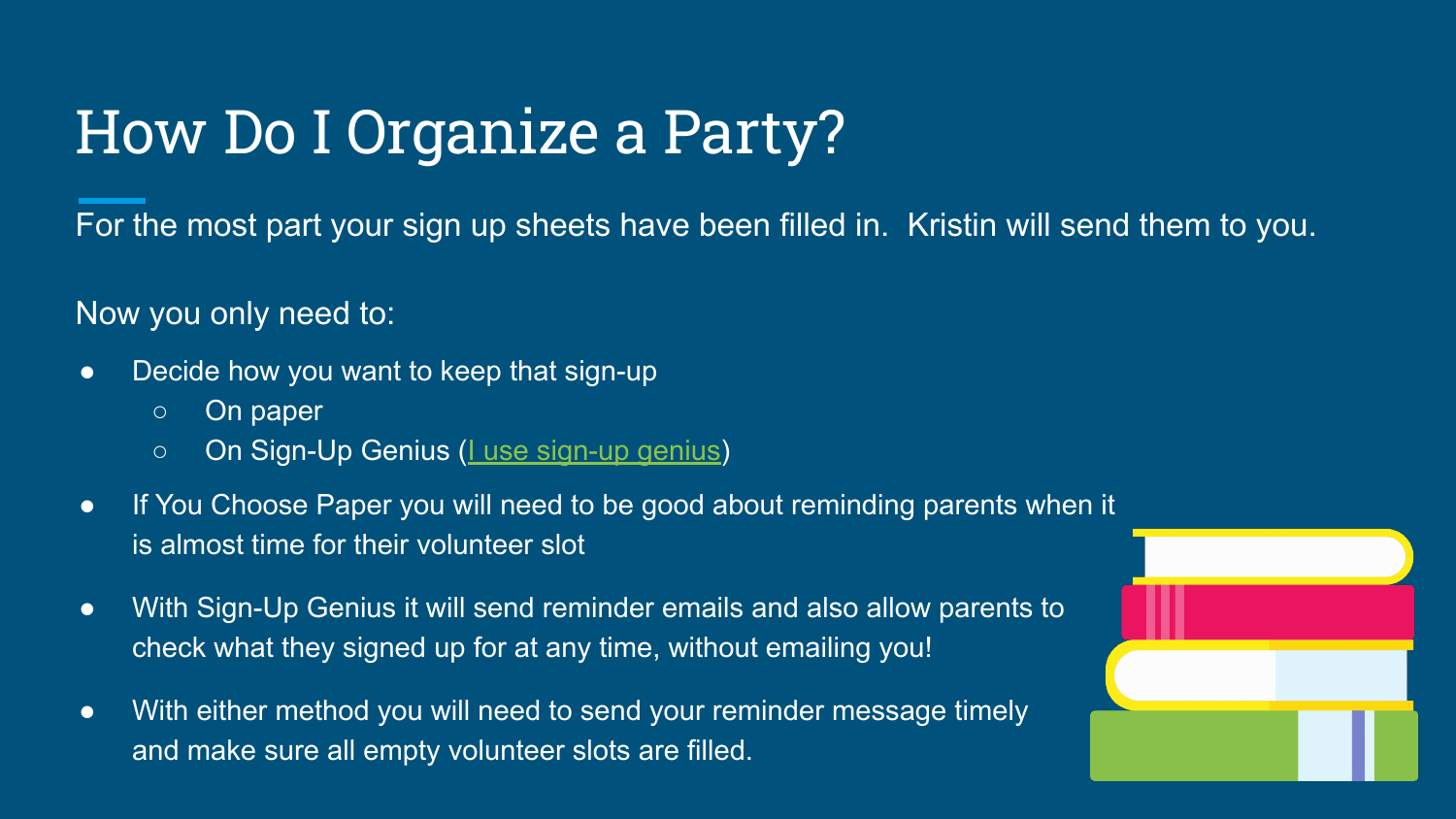## Important Note!

- We always end up with several classes that had a volunteer sign up but then not show up with items or enough items. It's easy for the teacher to cover paper goods or drinks but treat is much harder.
- Check in with your teacher the morning of each event to make sure a treat has shown up (or will)!
- If not, try to organize a treat (either yourself or another parent to drop off)...even a box of fruit snacks or pack of Oreos are better than a class sitting with nothing :-(
- If all else fails email Kristin & the PTA Board will try to help!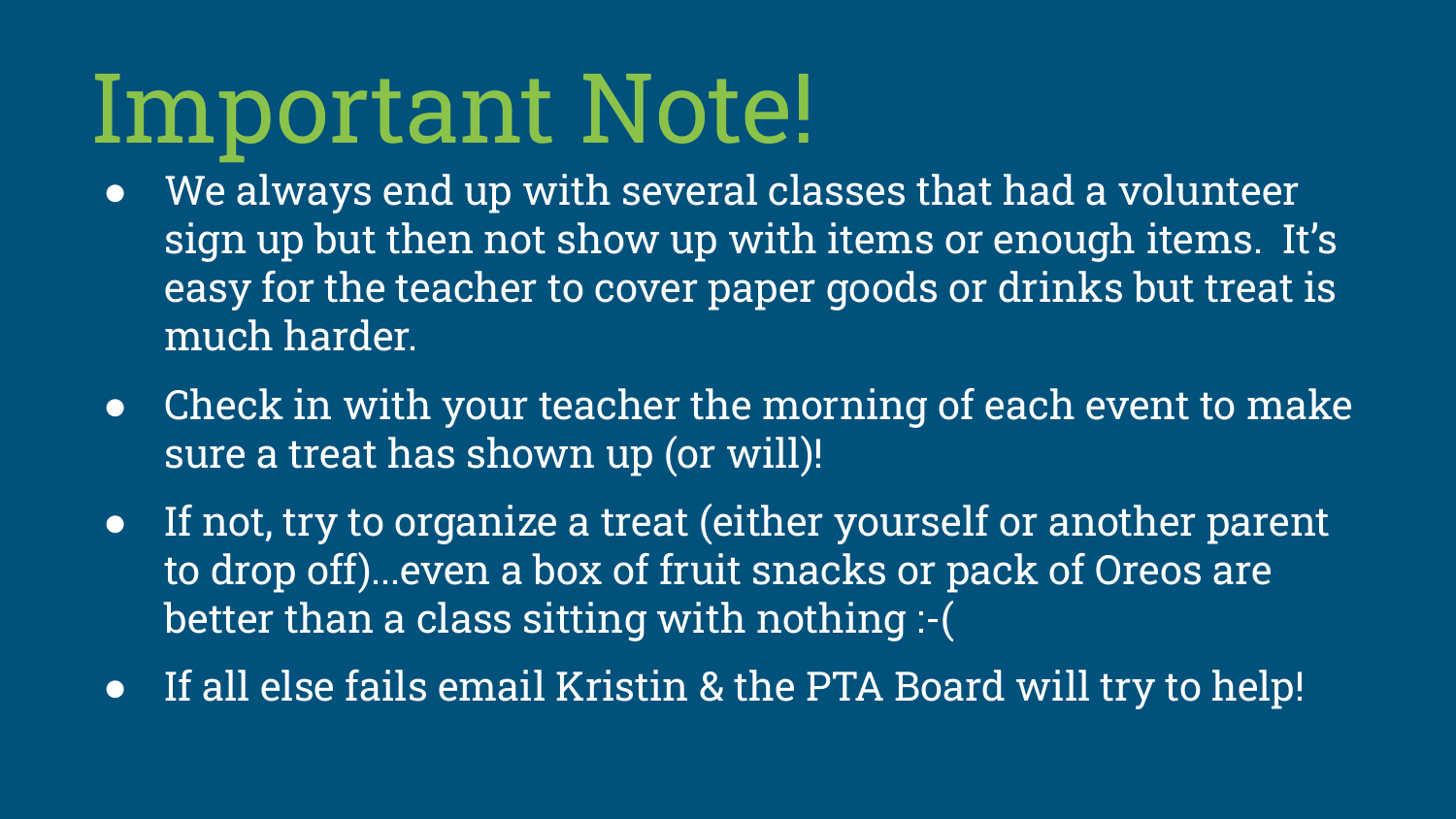### Teacher Appreciation

### Assist during TAW

- Dates: TBD probably 5/2 5/6
- Communication for the daily themes will come from Kristin for your to distribute to your class
	- Remind your parents each night, if possible, about the next day's theme
	- Themes could be "bring your teacher's favorite flower", "wear their favorite color", etc.

### Celebrate Your Teacher

- Mark their birthday on your calendar!
- Use the PTA Website Teacher Favorites (under Quick Links menu) and send the link to your teacher's favorites page.
	- Send it with your welcome email
	- Send it before their birthday, holidays, TAW and end of year as a reminder
	- Try to come up with something special around their birthday to celebrate them.
- NEVER collect money for a pooled class gift. All gifting is optional and at the personal level.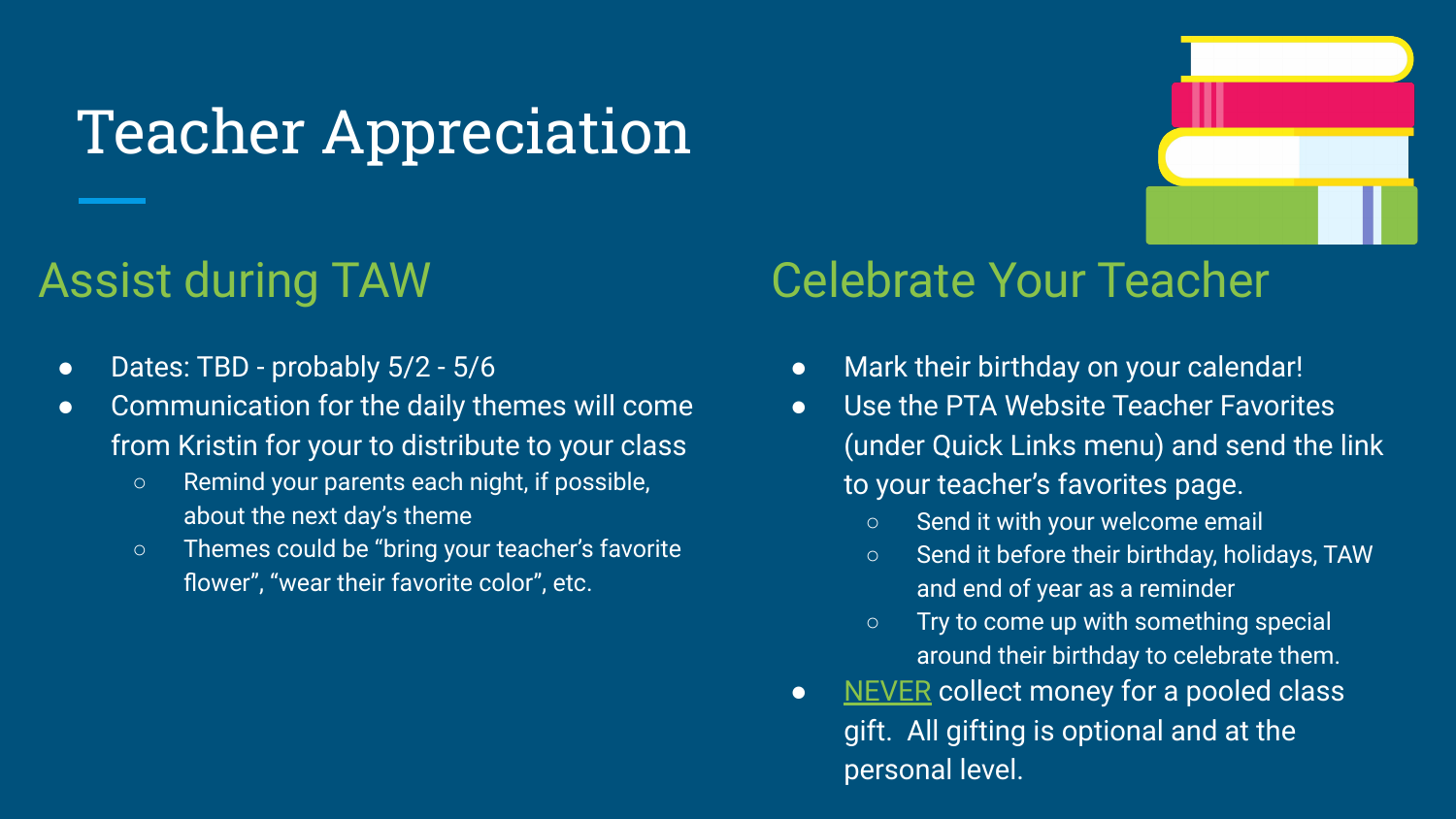## Photography

- If you happen to be supporting your teacher and take pictures...send them to: [ballantyneyearbook@gmail.com](mailto:ballantyneyearbook@gmail.com)
- Include the event and class info
- Make sure to adhere to the photography waivers:
	- Never photograph those students alone
	- Per CMS: groups of more than 2 are OK to include a waiver child if you do not label the students by name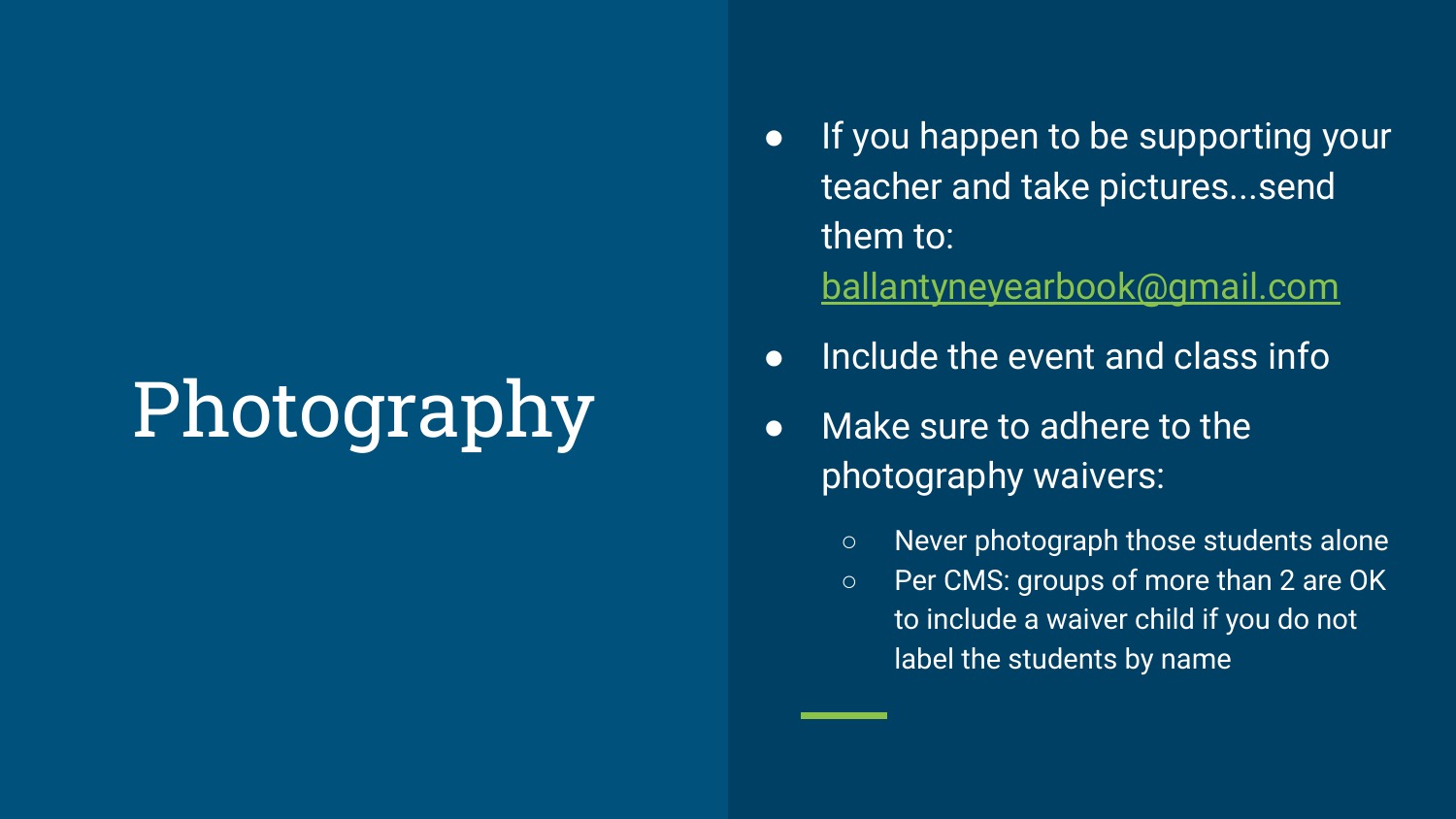## This feels like a lot?

It's not! Most of this can be accomplished from your computer or even your phone with ParentSquare!

- If you ever feel you need help, please reach out to Kristin - I am here to help you!
- Check out the Class Parent Hub for email templates, tips, to-dos, links and ideas!
- If you ever cannot complete the job please let us know ASAP so we can work with you on finding a replacement.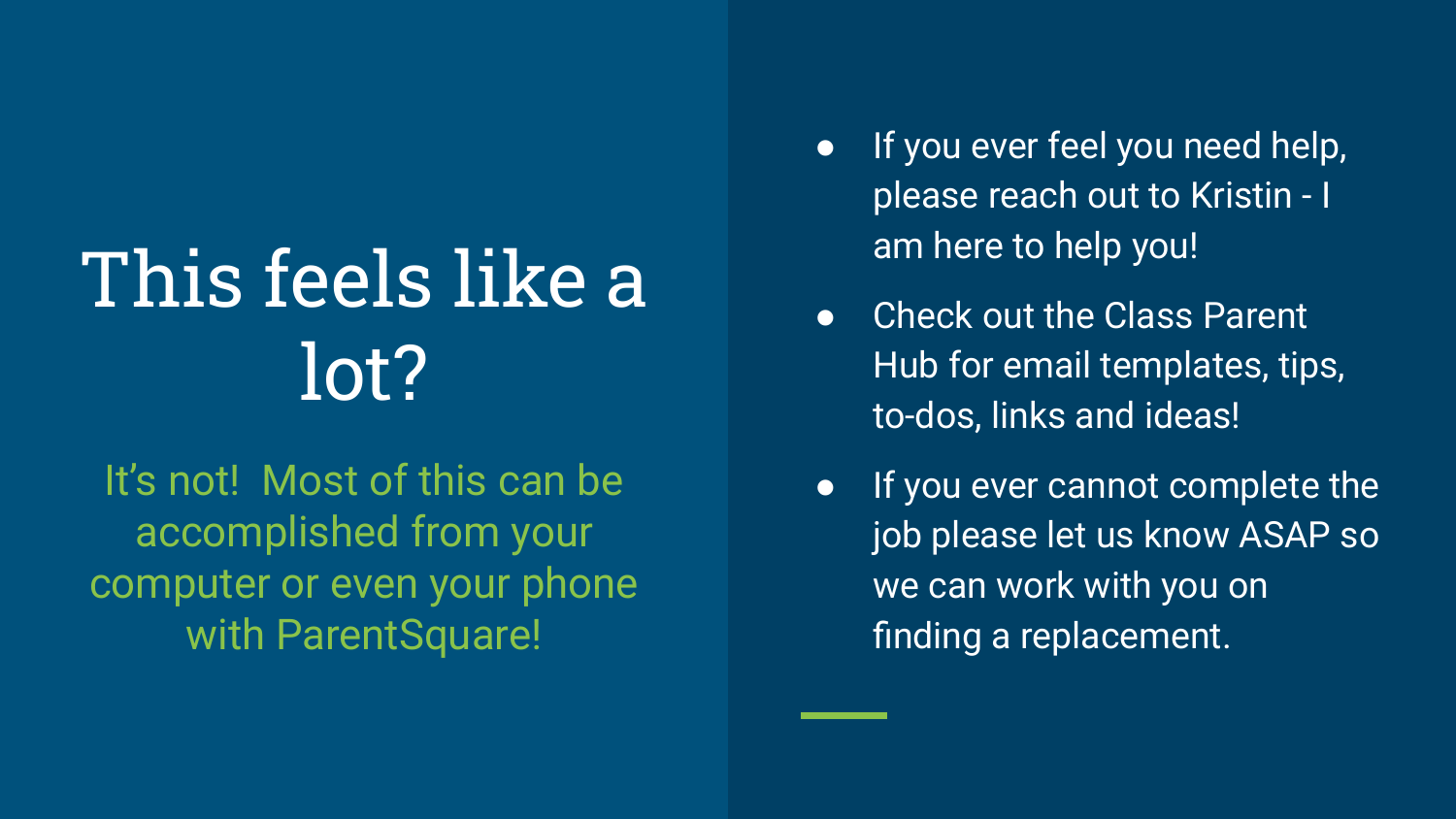## Shameless Plug

If, part way through this year, you ever decide "Hey, I love this job and getting to work with the teachers and the classes" you could possibly consider:

### 1. Room Parent Coordinator

- a. This Year or Next
- b. Finds room parents for all classes, keeps them organized, and reminds them when it is time to send out emails!

### 2. VP of Communications

- a. Writes the Bear Blast
- b. Writes the Social Media Posts
- c. Supervises Room Parents
- d. Gets a lot of face time with staff
- e. Board position!

### Train with me now for an easy transition!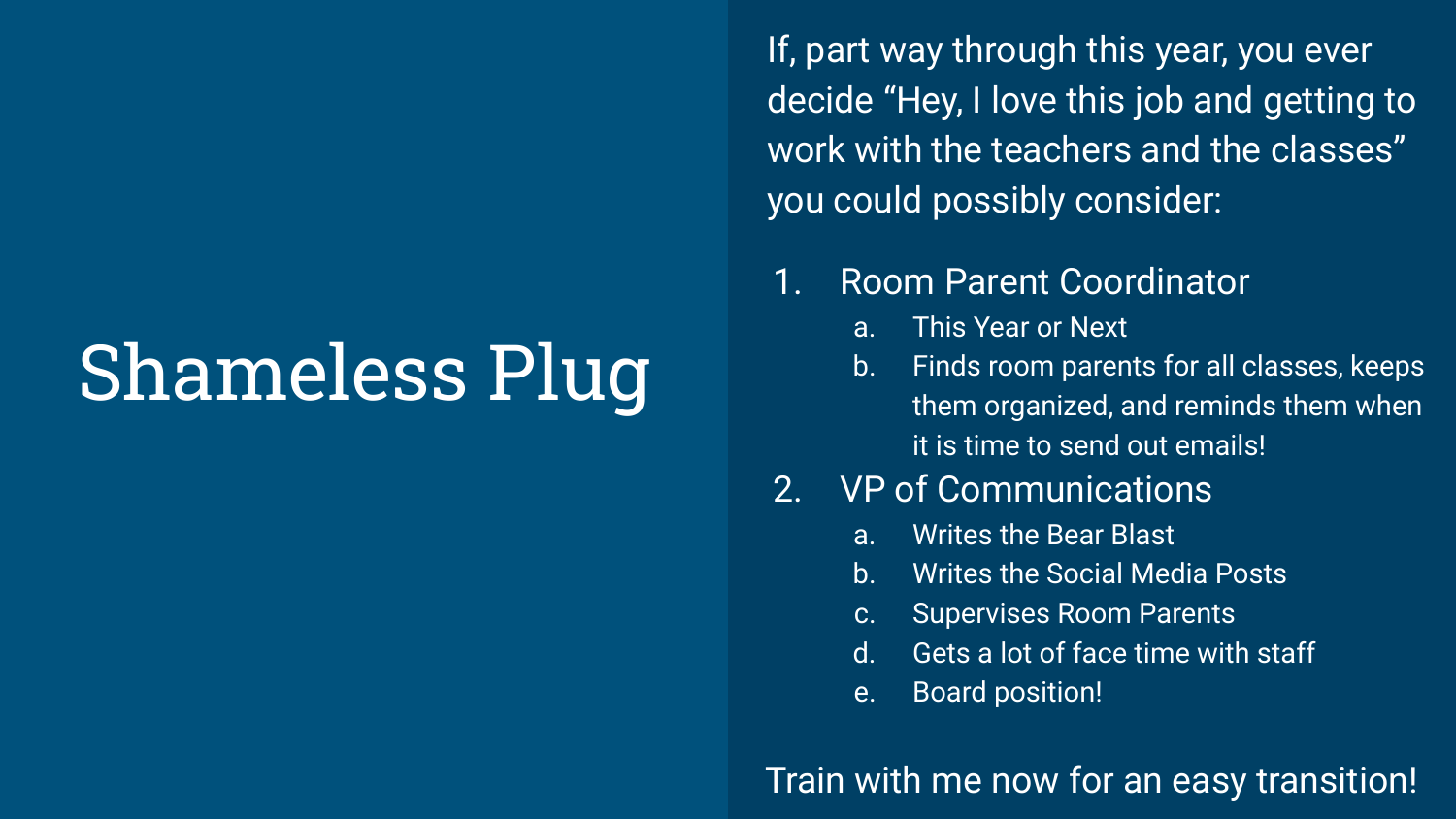### Go Check Out the Class Parent Hub!

### Let us know how we did - or ways to improve!



<https://ballantynepta.weebly.com/parenthub.html>

or [www.ballantynepta.com](http://www.ballantynepta.com) and then look under "Volunteering"